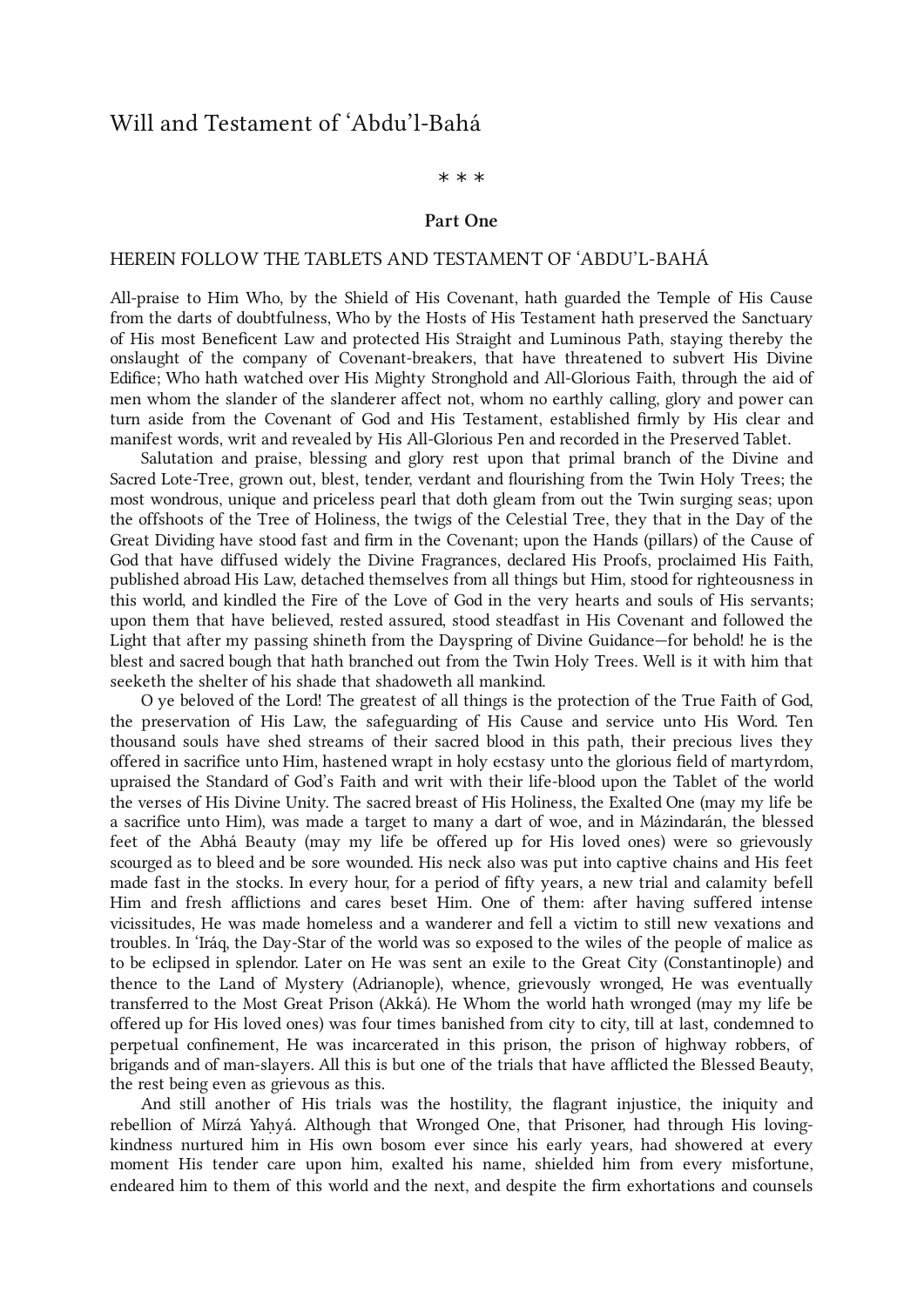of His Holiness, the Exalted One (the Báb) and His clear and conclusive warning;—"Beware, beware, lest the Nineteen Letters of the Living and that which hath been revealed in the Bayán veil thee!" yet notwithstanding this, Mírzá Yaḥyá denied Him, dealt falsely with Him, believed Him not, sowed the seeds of doubt, closed his eyes to His manifest verses and turned aside therefrom. Would that he had been content therewith! Nay, he even attempted to shed the sacred blood (of Bahá'u'lláh) and then raised a great clamor and tumult around him, attributing unto Bahá'u'lláh malevolence and cruelty towards himself. What sedition he stirred up and what a storm of mischief he raised whilst in the Land of Mystery (Adrianople)! At last, he wrought that which caused the Day-Star of the world to be sent an exile to this, the Most Great Prison, and sorely wronged, and in the West of this Great Prison He did set.

O ye that stand fast and firm in the Covenant! The Center of Sedition, the Prime Mover of mischief, Mírzá Muhammad 'Alí, hath passed out from under the shadow of the Cause, hath broken the Covenant, hath falsified the Holy Text, hath inflicted a grievous loss upon the true Faith of God, hath scattered His people, hath with bitter rancor endeavored to hurt 'Abdu'l-Bahá and hath assailed with the utmost enmity this servant of the Sacred Threshold. Every dart he seized and hurled to pierce the breast of this wronged servant, no wound did he neglect to grievously inflict upon me, no venom did he spare but he poisoned therewith the life of this hapless one. I swear by the most holy Abhá Beauty and by the Light shining from His Holiness, the Exalted One (may my soul be a sacrifice for Their lowly servants), that because of this iniquity the dwellers in the Pavilion of the Abhá Kingdom have bewailed, the Celestial Concourse is lamenting, the Immortal Maids of Heaven in the All-Highest Paradise have raised their plaintive cries and the angelic company sighed and uttered their moanings. So grievous the deeds of this iniquitous person became that he struck with his axe at the root of the Blessed Tree, dealt a heavy blow at the Temple of the Cause of God, deluged with tears of blood the eyes of the loved ones of the Blessed Beauty, cheered and encouraged the enemies of the One True God, by his repudiation of the Covenant turned many a seeker after Truth aside from the Cause of God, revived the blighted hopes of Yahyá's following, made himself detested, caused the enemies of the Greatest Name to become audacious and arrogant, put aside the firm and conclusive verses and sowed the seeds of doubt. Had not the promised aid of the Ancient Beauty been graciously vouchsafed at every moment to this one, unworthy though he be, he surely would have destroyed, nay exterminated the Cause of God and utterly subverted the Divine Edifice. But, praised be the Lord, the triumphant assistance of the Abhá Kingdom was received, the hosts of the Realm above hastened to bestow victory. The Cause of God was promoted far and wide, the call of the True One was noised abroad, ears in all regions were inclined to the Word of God, His standard was unfurled, the ensigns of Holiness gloriously waved aloft and the verses celebrating His Divine Unity were chanted. Now, that the true Faith of God may be shielded and protected, His Law guarded and preserved and His Cause remain safe and secure, it is incumbent upon everyone to hold fast unto the Text of the clear and firmly established blessed verse, revealed about him. None other transgression greater than his can be ever imagined. He (Bahá'u'lláh) sayeth, glorious and holy is His Word:—"My foolish loved ones have regarded him even as my partner, have kindled sedition in the land and they verily are of the mischief-makers." Consider, how foolish are the people! They that have been in His (Bahá'u'lláh's) Presence and beheld His Countenance, have nevertheless noised abroad such idle talk, until, exalted be His explicit words, He said:—"Should he for a moment pass out from under the shadow of the Cause, he surely shall be brought to naught." Reflect! What stress He layeth upon one moment's deviation: that is, were he to incline a hair's breadth to the right or to the left, his deviation would be clearly established and his utter nothingness made manifest. And now ye are witnessing how the wrath of God hath from all sides afflicted him and how day by day he is speeding towards destruction. Ere long will ye behold him and his associates, outwardly and inwardly, condemned to utter ruin.

What deviation can be greater than breaking the Covenant of God! What deviation can be greater than interpolating and falsifying the words and verses of the Sacred Text, even as testified and declared by Mírzá Badí'u'lláh! What deviation can be greater than calumniating the Center of the Covenant himself! What deviation can be more glaring than spreading broadcast false and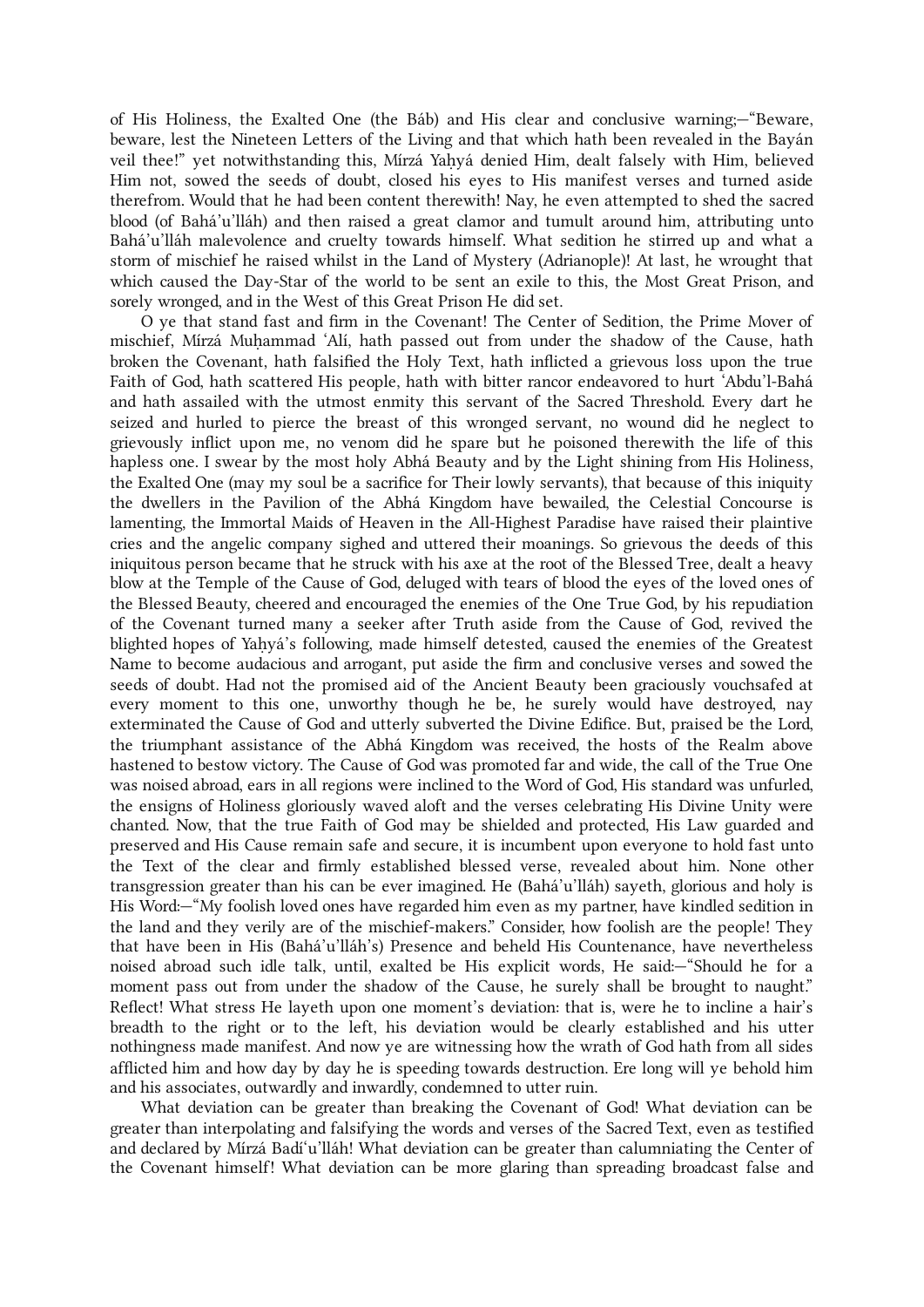foolish reports touching the Temple of God's Testament! What deviation can be more grievous than decreeing the death of the Center of the Covenant, supported by the holy verse:—"He that layeth a claim ere the passing of a thousand years…," whilst he (Muḥammad 'Alí) without shame in the days of the Blessed Beauty had advanced such a claim as this and been confuted by Him in the aforementioned manner, the text of his claim being still extant in his own handwriting and bearing his own seal. What deviation can be more complete than falsely accusing the loved ones of God! What deviation can be more evil than causing their imprisonment and incarceration! What deviation can be more severe than delivering into the hands of the government the Holy Writings and Epistles, that haply they (the government) might arise intent upon the death of this wronged one! What deviation can be more violent than threatening the ruin of the Cause of God, forging and slanderously falsifying letters and documents so that this might perturb and alarm the government and lead to the shedding of the blood of this wronged one,—such letters and documents being now in the possession of the government! What deviation can be more odious than his iniquity and rebellion! What deviation can be more shameful than dispersing the gathering of the people of salvation! What deviation can be more infamous than the vain and feeble interpretations of the people of doubt! What deviation can be more wicked than joining hands with strangers and with the enemies of God!

A few months ago, in concert with others, he that hath broken the Covenant hath prepared a document teeming with calumny and slander wherein, the Lord forbid, among many similar slanderous charges, 'Abdu'l-Bahá is deemed a deadly enemy, the ill-wisher of the Crown. They so perturbed the minds of the members of the Imperial Government that at last a Committee of Investigation was sent from the seat of His Majesty's Government which, violating every rule of justice and equity that befit His Imperial Majesty, nay, with the most glaring injustice, proceeded with its investigations. The ill-wishers of the One True God surrounded them on every side and explained and excessively enlarged upon the text of the document whilst they (the members of the Committee) in their turn blindly acquiesced. One of their many calumnies was that this servant had raised aloft a banner in this city, had summoned the people together under it, had established a new sovereignty for himself, had erected upon Mount Carmel a mighty stronghold, had rallied around him all the peoples of the land and made them obedient to him, had caused disruption in the Faith of Islám, had covenanted with the following of Christ and, God forbid, had purposed to cause the gravest breach in the mighty power of the Crown. May the Lord protect us from such atrocious falsehoods!

According to the direct and sacred command of God we are forbidden to utter slander, are commanded to show forth peace and amity, are exhorted to rectitude of conduct, straightforwardness and harmony with all the kindreds and peoples of the world. We must obey and be the well-wishers of the governments of the land, regard disloyalty unto a just king as disloyalty to God Himself and wishing evil to the government a transgression of the Cause of God. With these final and decisive words, how can it be that these imprisoned ones should indulge in such vain fancies; incarcerated, how could they show forth such disloyalty! But alas! The Committee of Investigation hath approved and confirmed these calumnies of my brother and illwishers and submitted them to the presence of His Majesty the Sovereign. Now at this moment a fierce storm is raging around this prisoner who awaiteth, be it favorable or unfavorable, the gracious will of His Majesty, may the Lord aid him by His grace to be just. In whatsoever condition he may be, with absolute calm and quietness, 'Abdu'l-Bahá is ready for self-sacrifice and is wholly resigned and submitted to His Will. What transgression can be more abominable, more odious, more wicked than this!

In like manner, the focal Center of Hate, hath purposed to put 'Abdu'l-Bahá to death and this is supported by the testimony written by Mírzá Shu'á'u'lláh himself and is here enclosed. It is evident and indisputable that they are privily and with the utmost subtlety engaged in conspiring against me. The following are his very words written by him in this letter:—"I curse at every moment him that hath kindled this discord, imprecate in these words 'Lord! have no mercy upon him' and I hope ere long God will make manifest the one that shall have no pity on him, who now weareth another garb and about whom I cannot any more explain." Reference he doth make by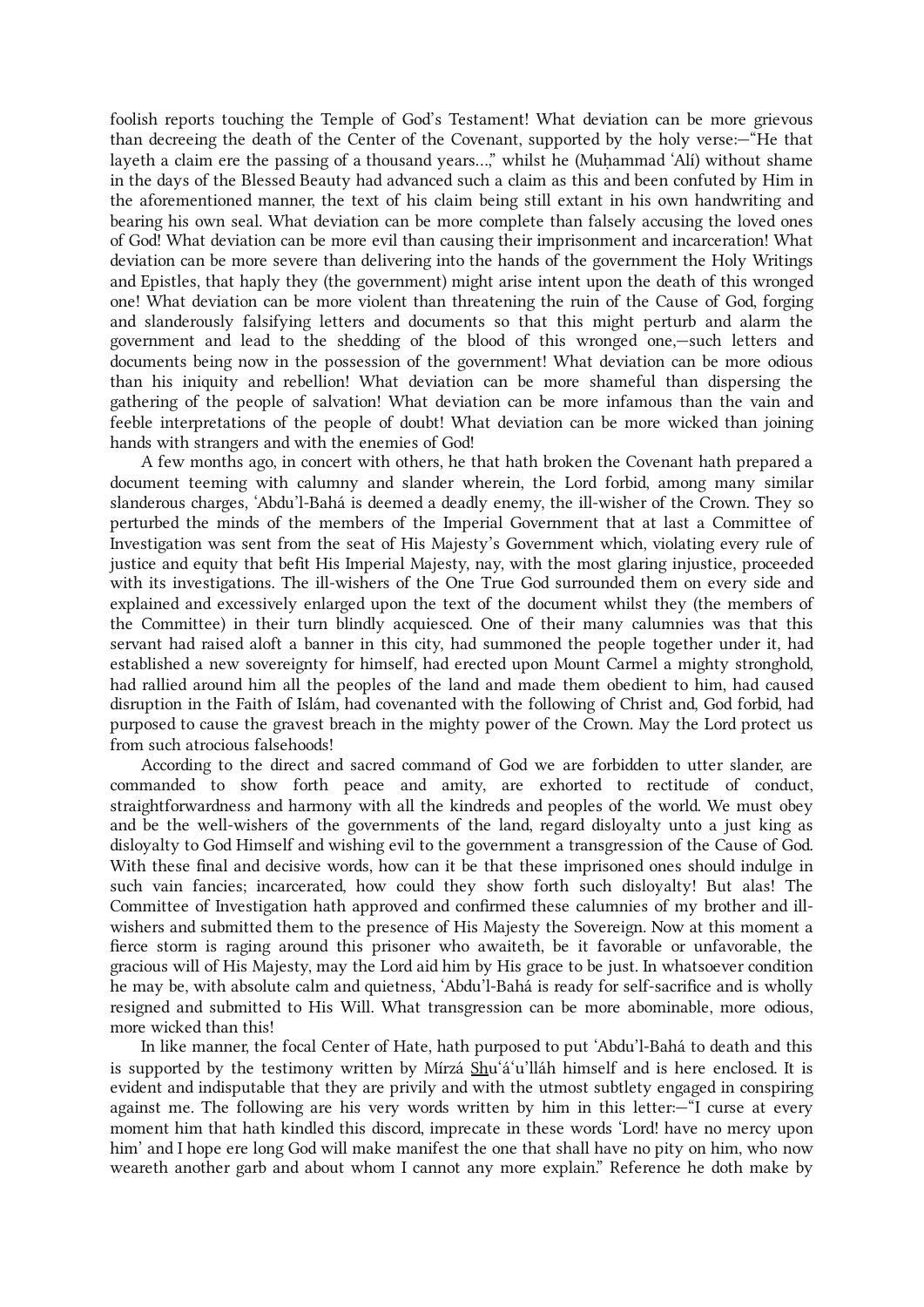these words to the sacred verse that beginneth as follows:—"He that layeth a claim ere the passing of a thousand years..." Reflect! How intent they are upon the death of 'Abdu'l-Bahá! Ponder in your hearts upon the phrase "I cannot any more explain" and realize what schemes they are devising for this purpose. They fear lest, too fully explained, the letter might fall into alien hands and their schemes be foiled and frustrated. The phrase is only foretelling good tidings to come, namely that regarding this all requisite arrangements have been made.

O God, my God! Thou seest this wronged servant of Thine, held fast in the talons of ferocious lions, of ravening wolves, of bloodthirsty beasts. Graciously assist me, through my love for Thee, that I may drink deep of the chalice that brimmeth over with faithfulness to Thee and is filled with Thy bountiful Grace; so that, fallen upon the dust, I may sink prostrate and senseless whilst my vesture is dyed crimson with my blood. This is my wish, my heart's desire, my hope, my pride, my glory. Grant, O Lord my God, and my Refuge, that in my last hour, my end may even as musk shed its fragrance of glory! Is there a bounty greater than this? Nay, by Thy Glory! I call Thee to witness that no day passeth but that I quaff my fill from this cup, so grievous are the misdeeds wrought by them that have broken the Covenant, kindled discord, showed their malice, stirred sedition in the land and dishonored Thee amidst Thy servants. Lord! Shield Thou from these Covenant-breakers the mighty Stronghold of Thy Faith and protect Thy secret Sanctuary from the onslaught of the ungodly. Thou art in truth the Mighty, the Powerful, the Gracious, the Strong.

In short, O ye beloved of the Lord! The Center of Sedition, Mírzá Muḥammad 'Alí, in accordance with the decisive words of God and by reason of his boundless transgression, hath grievously fallen and been cut off from the Holy Tree. Verily, we wronged them not, but they have wronged themselves!

O God, my God! Shield Thy trusted servants from the evils of self and passion, protect them with the watchful eye of Thy loving kindness from all rancor, hate and envy, shelter them in the impregnable stronghold of Thy care and, safe from the darts of doubtfulness, make them the manifestations of Thy glorious Signs, illumine their faces with the effulgent rays shed from the Dayspring of Thy Divine Unity, gladden their hearts with the verses revealed from Thy Holy Kingdom, strengthen their loins by Thy all-swaying power that cometh from Thy Realm of Glory. Thou art the All-Bountiful, the Protector, the Almighty, the Gracious!

O ye that stand fast in the Covenant! When the hour cometh that this wronged and brokenwinged bird will have taken its flight into the Celestial Concourse, when it will have hastened to the Realm of the Unseen and its mortal frame will have been either lost or hidden neath the dust, it is incumbent upon the Afnán, that are steadfast in the Covenant of God and have branched from the Tree of Holiness; the Hands, (pillars) of the Cause of God (the glory of the Lord rest upon them), and all the friends and loved ones, one and all to bestir themselves and arise with heart and soul and in one accord, to diffuse the sweet savors of God, to teach His Cause and to promote His Faith. It behooveth them not to rest for a moment, neither to seek repose. They must disperse themselves in every land, pass by every clime, and travel throughout all regions. Bestirred, without rest and steadfast to the end they must raise in every land the triumphal cry "O Thou the Glory of Glories!" (Yá Bahá'u'l-Abhá), must achieve renown in the world wherever they go, must burn brightly even as a candle in every meeting and must kindle the flame of Divine love in every assembly; that the light of truth may rise resplendent in the midmost heart of the world, that throughout the East and throughout the West a vast concourse may gather under the shadow of the Word of God, that the sweet savors of holiness may be diffused, that faces may shine radiantly, hearts be filled with the Divine spirit and souls be made heavenly.

In these days, the most important of all things is the guidance of the nations and peoples of the world. Teaching the Cause is of utmost importance for it is the head corner-stone of the foundation itself. This wronged servant has spent his days and nights in promoting the Cause and urging the peoples to service. He rested not a moment, till the fame of the Cause of God was noised abroad in the world and the celestial strains from the Abhá Kingdom roused the East and the West. The beloved of God must also follow the same example. This is the secret of faithfulness, this is the requirement of servitude to the Threshold of Bahá!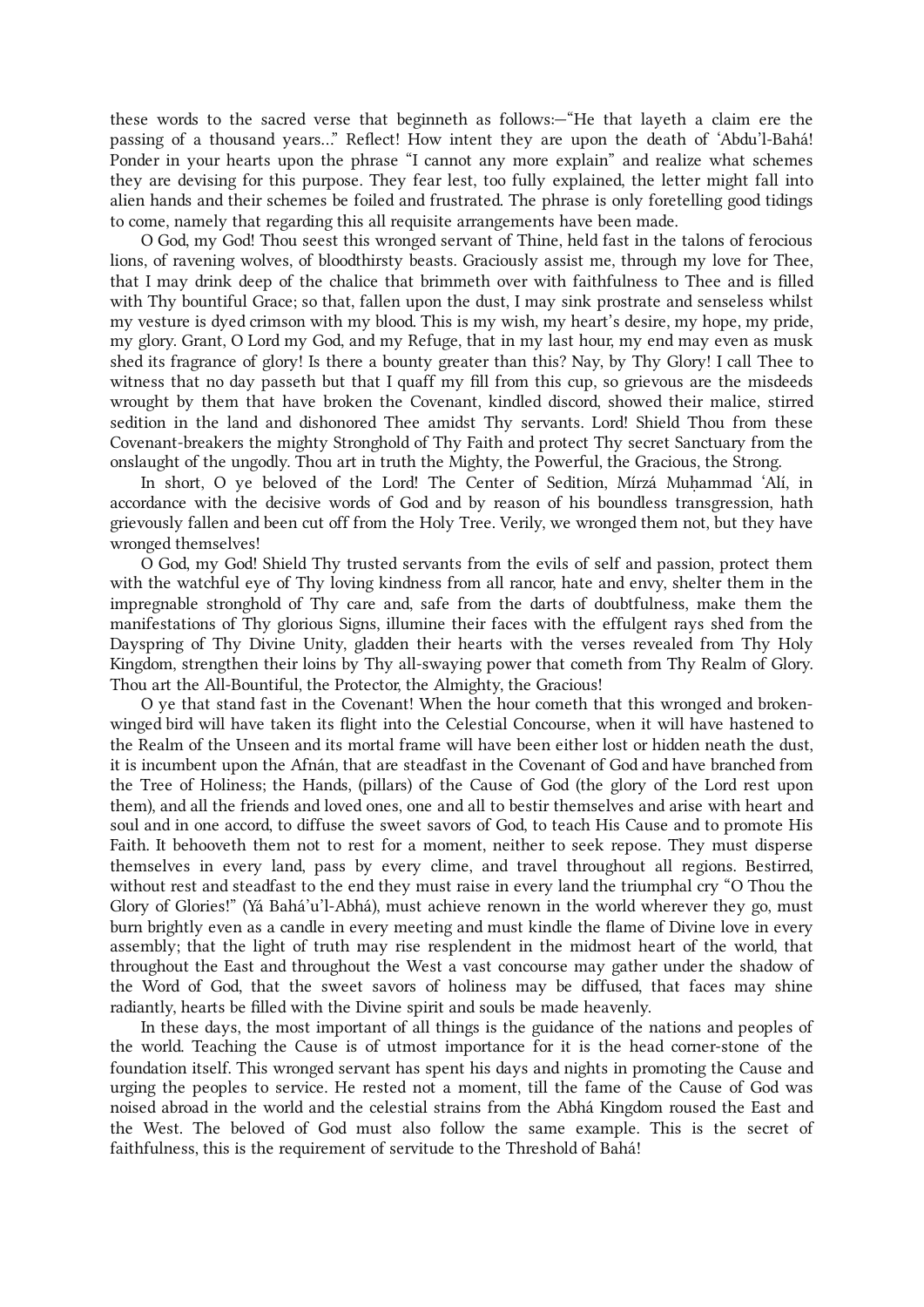The disciples of Christ forgot themselves and all earthly things, forsook all their cares and belongings, purged themselves of self and passion and with absolute detachment scattered far and wide and engaged in calling the peoples of the world to the Divine Guidance, till at last they made the world another world, illumined the surface of the earth and even to their last hour proved selfsacrificing in the pathway of that Beloved One of God. Finally in various lands they suffered glorious martyrdom. Let them that are men of action follow in their footsteps!

O my loving friends! After the passing away of this wronged one, it is incumbent upon the Aghsán (Branches), the Afnán (Twigs) of the Sacred Lote-Tree, the Hands (pillars) of the Cause of God and the loved ones of the Abhá Beauty to turn unto Shoghi Effendi—the youthful branch branched from the two hallowed and sacred Lote-Trees and the fruit grown from the union of the two offshoots of the Tree of Holiness,—as he is the sign of God, the chosen branch, the Guardian of the Cause of God, he unto whom all the Aghsán, the Afnán, the Hands of the Cause of God and His loved ones must turn. He is the expounder of the words of God and after him will succeed the first-born of his lineal descendents.

The sacred and youthful branch, the Guardian of the Cause of God, as well as the Universal House of Justice, to be universally elected and established, are both under the care and protection of the Abhá Beauty, under the shelter and unerring guidance of the Exalted One (may my life be offered up for them both). Whatsoever they decide is of God. Whoso obeyeth him not, neither obeyeth them, hath not obeyed God; whoso rebelleth against him and against them hath rebelled against God; whoso opposeth him hath opposed God; whoso contendeth with them hath contended with God; whoso disputeth with him hath disputed with God; whoso denieth him hath denied God; whoso disbelieveth in him hath disbelieved in God; whoso deviateth, separateth himself and turneth aside from him hath in truth deviated, separated himself and turned aside from God. May the wrath, the fierce indignation, the vengeance of God rest upon him! The mighty stronghold shall remain impregnable and safe through obedience to him who is the Guardian of the Cause of God. It is incumbent upon the members of the House of Justice, upon all the Aghsán, the Afnán, the Hands of the Cause of God to show their obedience, submissiveness and subordination unto the Guardian of the Cause of God, to turn unto him and be lowly before him. He that opposeth him hath opposed the True One, will make a breach in the Cause of God, will subvert His Word and will become a manifestation of the Center of Sedition. Beware, beware, lest the days after the ascension (of Bahá'u'lláh) be repeated when the Center of Sedition waxed haughty and rebellious and with Divine Unity for his excuse deprived himself and perturbed and poisoned others. No doubt every vainglorious one that purposeth dissension and discord will not openly declare his evil purposes, nay rather, even as impure gold, will he seize upon divers measures and various pretexts that he may separate the gathering of the people of Bahá. My object is to show that the Hands of the Cause of God must be ever watchful and so soon as they find anyone beginning to oppose and protest against the Guardian of the Cause of God, cast him out from the congregation of the people of Bahá and in no wise accept any excuse from him. How often hath grievous error been disguised in the garb of truth, that it might sow the seeds of doubt in the hearts of men!

O ye beloved of the Lord! It is incumbent upon the Guardian of the Cause of God to appoint in his own life-time him that shall become his successor, that differences may not arise after his passing. He that is appointed must manifest in himself detachment from all worldly things, must be the essence of purity, must show in himself the fear of God, knowledge, wisdom and learning. Thus, should the first-born of the Guardian of the Cause of God not manifest in himself the truth of the words:—"The child is the secret essence of its sire," that is, should he not inherit of the spiritual within him (the Guardian of the Cause of God) and his glorious lineage not be matched with a goodly character, then must he, (the Guardian of the Cause of God) choose another branch to succeed him.

The Hands of the Cause of God must elect from their own number nine persons that shall at all times be occupied in the important services in the work of the Guardian of the Cause of God. The election of these nine must be carried either unanimously or by majority from the company of the Hands of the Cause of God and these, whether unanimously or by a majority vote, must give their assent to the choice of the one whom the Guardian of the Cause of God hath chosen as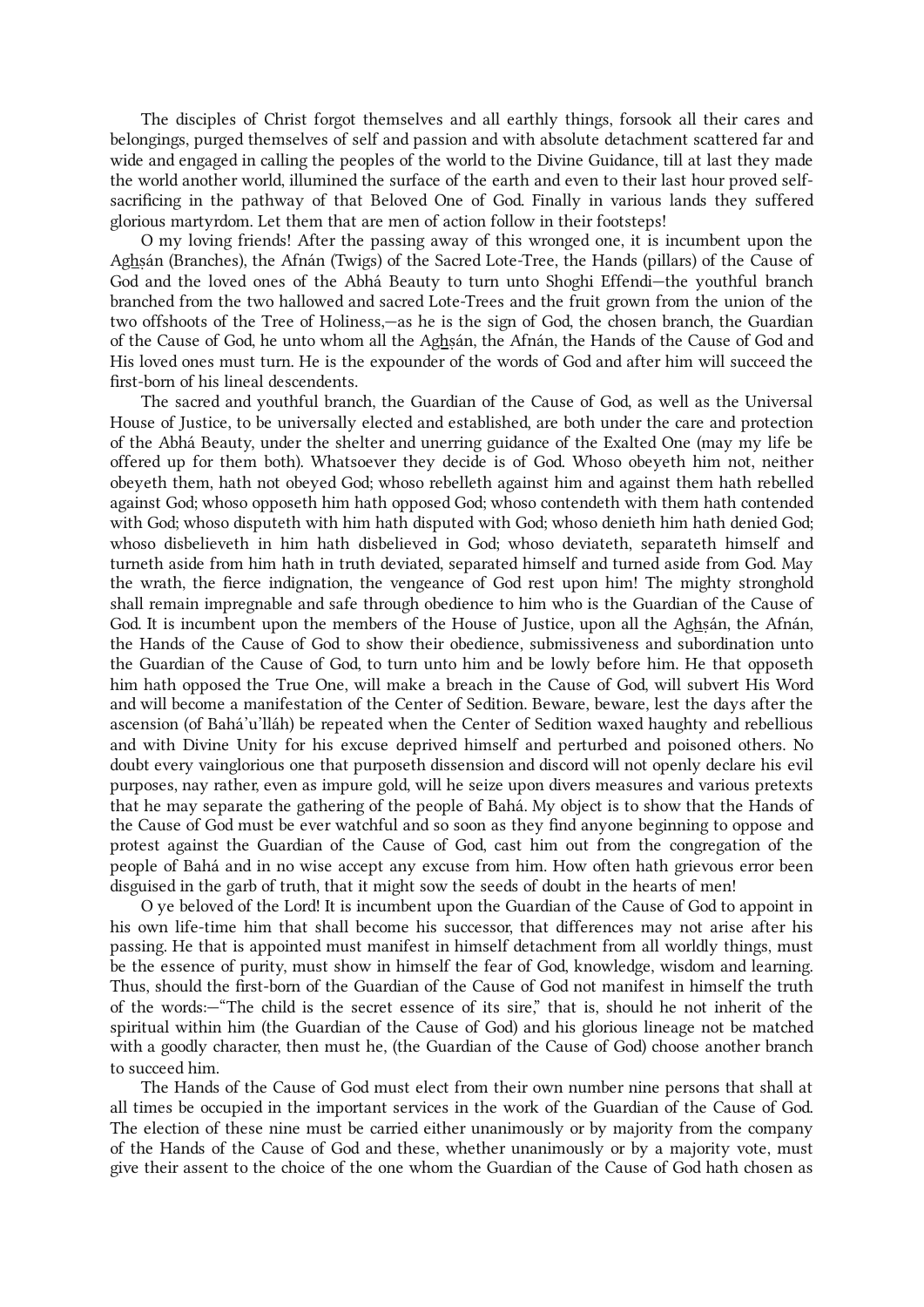his successor. This assent must be given in such wise as the assenting and dissenting voices may not be distinguished (i.e., secret ballot).

O friends! The Hands of the Cause of God must be nominated and appointed by the Guardian of the Cause of God. All must be under his shadow and obey his command. Should any, within or without the company of the Hands of the Cause of God disobey and seek division, the wrath of God and His vengeance will be upon him, for he will have caused a breach in the true Faith of God.

The obligations of the Hands of the Cause of God are to diffuse the Divine Fragrances, to edify the souls of men, to promote learning, to improve the character of all men and to be, at all times and under all conditions, sanctified and detached from earthly things. They must manifest the fear of God by their conduct, their manners, their deeds and their words.

This body of the Hands of the Cause of God is under the direction of the Guardian of the Cause of God. He must continually urge them to strive and endeavor to the utmost of their ability to diffuse the sweet savors of God, and to guide all the peoples of the world, for it is the light of Divine Guidance that causeth all the universe to be illumined. To disregard, though it be for a moment, this absolute command which is binding upon everyone, is in no wise permitted, that the existent world may become even as the Abhá Paradise, that the surface of the earth may become heavenly, that contention and conflict amidst peoples, kindreds, nations and governments may disappear, that all the dwellers on earth may become one people and one race, that the world may become even as one home. Should differences arise, they shall be amicably and conclusively settled by the Supreme Tribunal, that shall include members from all the governments and peoples of the world.

O ye beloved of the Lord! In this sacred Dispensation, conflict and contention are in no wise permitted. Every aggressor deprives himself of God's grace. It is incumbent upon everyone to show the utmost love, rectitude of conduct, straightforwardness and sincere kindliness unto all the peoples and kindreds of the world, be they friends or strangers. So intense must be the spirit of love and loving kindness, that the stranger may find himself a friend, the enemy a true brother, no difference whatsoever existing between them. For universality is of God and all limitations earthly. Thus man must strive that his reality may manifest virtues and perfections, the light whereof may shine upon everyone. The light of the sun shineth upon all the world and the merciful showers of Divine Providence fall upon all peoples. The vivifying breeze reviveth every living creature and all beings endued with life obtain their share and portion at His heavenly board. In like manner, the affections and loving kindness of the servants of the One True God must be bountifully and universally extended to all mankind. Regarding this, restrictions and limitations are in no wise permitted.

Wherefore, O my loving friends! Consort with all the peoples, kindreds and religions of the world with the utmost truthfulness, uprightness, faithfulness, kindliness, good-will and friendliness, that all the world of being may be filled with the holy ecstasy of the grace of Bahá, that ignorance, enmity, hate and rancor may vanish from the world and the darkness of estrangement amidst the peoples and kindreds of the world may give way to the Light of Unity. Should other peoples and nations be unfaithful to you show your fidelity unto them, should they be unjust toward you show justice towards them, should they keep aloof from you attract them to yourselves, should they show their enmity be friendly towards them, should they poison your lives, sweeten their souls, should they inflict a wound upon you, be a salve to their sores. Such are the attributes of the sincere! Such are the attributes of the truthful.

And now, concerning the House of Justice which God hath ordained as the source of all good and freed from all error, it must be elected by universal suffrage, that is, by the believers. Its members must be manifestations of the fear of God and daysprings of knowledge and understanding, must be steadfast in God's faith and the well-wishers of all mankind. By this House is meant the Universal House of Justice, that is, in all countries a secondary House of Justice must be instituted, and these secondary Houses of Justice must elect the members of the Universal one. Unto this body all things must be referred. It enacteth all ordinances and regulations that are not to be found in the explicit Holy Text. By this body all the difficult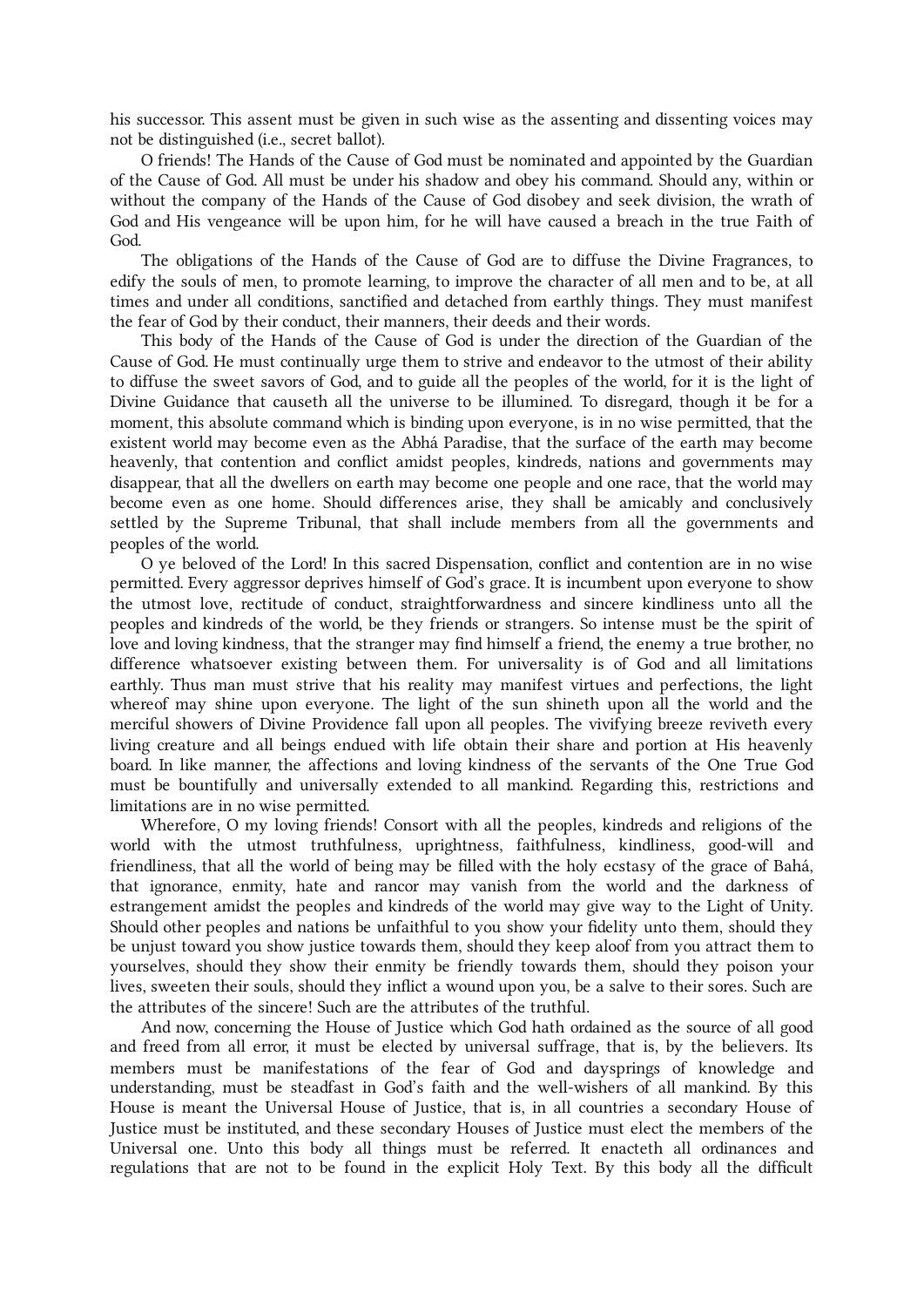problems are to be resolved and the Guardian of the Cause of God is its sacred head and the distinguished member for life of that body. Should he not attend in person its deliberations, he must appoint one to represent him. Should any of the members commit a sin, injurious to the common weal, the Guardian of the Cause of God hath at his own discretion the right to expel him, whereupon the people must elect another one in his stead. This House of Justice enacteth the laws and the government enforceth them. The legislative body must reinforce the executive, the executive must aid and assist the legislative body so that through the close union and harmony of these two forces, the foundation of fairness and justice may become firm and strong, that all the regions of the world may become even as Paradise itself.

O Lord, my God! Assist Thy loved ones to be firm in Thy Faith, to walk in Thy ways, to be steadfast in Thy Cause. Give them Thy grace to withstand the onslaught of self and passion, to follow the light of Divine Guidance. Thou art the Powerful, the Gracious, the Self-Subsisting, the Bestower, the Compassionate, the Almighty, the All-Bountiful.

O friends of 'Abdu'l‑Bahá! The Lord, as a sign of His infinite bounties, hath graciously favored His servants by providing for a fixed money offering (Ḥuqúq), to be dutifully presented unto Him, though He, the True One and His servants have been at all times independent of all created things, and God verily is the All-Possessing, exalted above the need of any gift from His creatures. This fixed money offering, however, causeth the people to become firm and steadfast and draweth Divine increase upon them. It is to be offered through the Guardian of the Cause of God, that it may be expended for the diffusion of the Fragrances of God and the exaltation of His Word, for benevolent pursuits and for the common weal.

O ye beloved of the Lord! It is incumbent upon you to be submissive to all monarchs that are just and to show your fidelity to every righteous king. Serve ye the sovereigns of the world with utmost truthfulness and loyalty. Show obedience unto them and be their well-wishers. Without their leave and permission do not meddle with political affairs, for disloyalty to the just sovereign is disloyalty to God Himself.

This is my counsel and the commandment of God unto you. Well is it with them that act accordingly.

(This written paper hath for a long time been preserved under ground, damp having affected it. When brought forth to the light it was observed that certain parts of it were injured by the damp, and the Holy Land being sorely agitated it was left untouched.)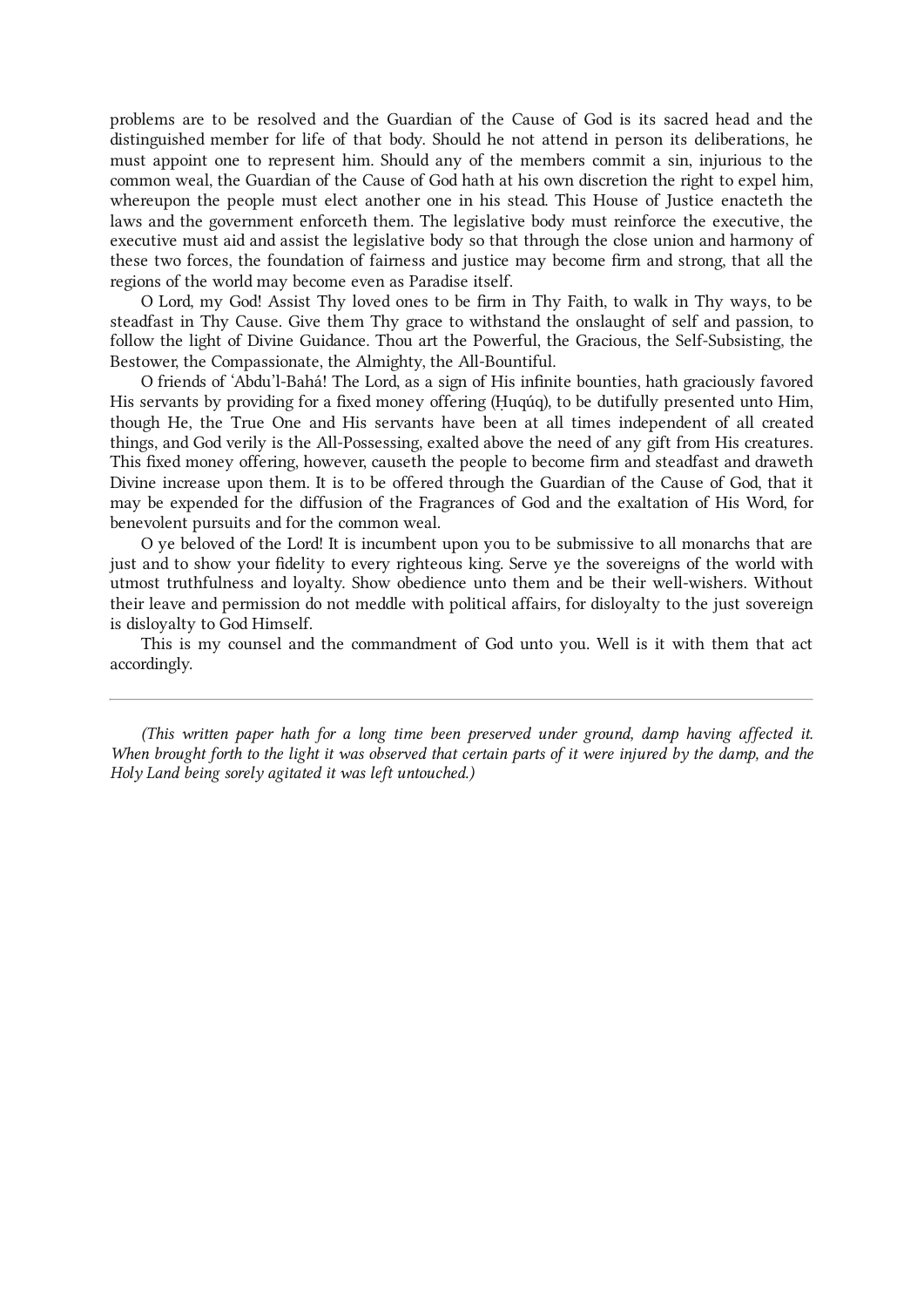## Part Two

#### HE IS GOD

O my Lord, my heart's Desire, Thou Whom I ever invoke, Thou Who art my Aider and my Shelter, my Helper and my Refuge! Thou seest me submerged in an ocean of calamities that overwhelm the soul, of afflictions that oppress the heart, of woes that disperse Thy gathering, of ills and pains that scatter Thy flock. Sore trials have compassed me round and perils have from all sides beset me. Thou seest me immersed in a sea of unsurpassed tribulation, sunk into a fathomless abyss, afflicted by mine enemies and consumed with the flame of their hate, enkindled by my kinsmen with whom Thou didst make Thy strong Covenant and Thy firm Testament, wherein Thou biddest them turn their hearts to this wronged one, to keep away from me the foolish, the unjust, and refer unto this lonely one all that about which they differ in Thy Holy Book, so that the Truth may be revealed unto them, their doubts may be dispelled and Thy manifest Signs be spread abroad.

Yet now Thou seest them, O Lord, my God! with Thine eye that sleepeth not, how that they have broken Thy Covenant and turned their backs thereon, how with hate and rebelliousness they have erred from Thy Testament and have arisen intent upon malice.

Adversities have waxed still more severe as they rose with unbearable cruelty to overpower and crush me, as they scattered far and wide their scrolls of doubt and in utter falsehood hurled their calumnies upon me. Not content with this, their chief, O my God, hath dared to interpolate Thy Book, to fraudulently alter Thy decisive Holy Text and falsify that which hath been revealed by Thy All-Glorious Pen. He did also maliciously insert that which Thou didst reveal for the one that hath wrought the most glaring cruelty upon Thee, disbelieved in Thee and denied Thy wondrous Signs, into what Thou didst reveal for this servant of Thine that hath been wronged in this world. All this he did that he might beguile the souls of men and breathe his evil whisperings into the hearts of Thy devoted ones. Thereunto did their second chief testify, confessing it in his own handwriting, setting thereupon his seal and spreading it throughout all regions. O my God! Could there be a more grievous injustice than this? And still they rested not, but further strove with stubbornness, falsehood and slander, with scorn and calumny to stir up sedition in the midst of the government of this land and elsewhere, causing them to deem me a sower of sedition and filling the minds with things that the ear abhorreth to hear. The government was thus alarmed, fear fell upon the sovereign, and the suspicion of the nobility was aroused. Minds were troubled, affairs were upset, souls were perturbed, the fire of anguish and sorrow was kindled within the breasts, the Holy Leaves (of the Household) were convulsed and shaken, their eyes rained with tears, their sighs and lamentations were raised and their hearts burned within them as they bewailed this wronged servant of Thine, fallen a victim into the hands of these, his kindred, nay, his very enemies!

Lord! Thou seest all things weeping me, and my kindred rejoicing in my woes. By Thy Glory, O my God! Even amongst mine enemies, some have lamented my troubles and my distress, and of the envious ones a number have shed tears because of my cares, my exile and my afflictions. They did this because they found naught in me but affection and care and witnessed naught but kindliness and mercy. As they saw me swept into the flood of tribulation and adversity and exposed even as a target to the arrows of fate, their hearts were moved with compassion, tears came to their eyes and they testified declaring:—"The Lord is our witness; naught have we seen from him but faithfulness, generosity and extreme compassion." The Covenant-breakers, foreboders of evil, however, waxed fiercer in their rancor, rejoiced as I fell a victim to the most grievous ordeal, bestirred themselves against me and made merry over the heartrending happenings around me.

I call upon Thee, O Lord my God! with my tongue and with all my heart, not to requite them for their cruelty and their wrong-doings, their craft and their mischief, for they are foolish and ignoble and know not what they do. They discern not good from evil, neither do they distinguish right from wrong, nor justice from injustice. They follow their own desires and walk in the footsteps of the most imperfect and foolish amongst them. O my Lord! Have mercy upon them,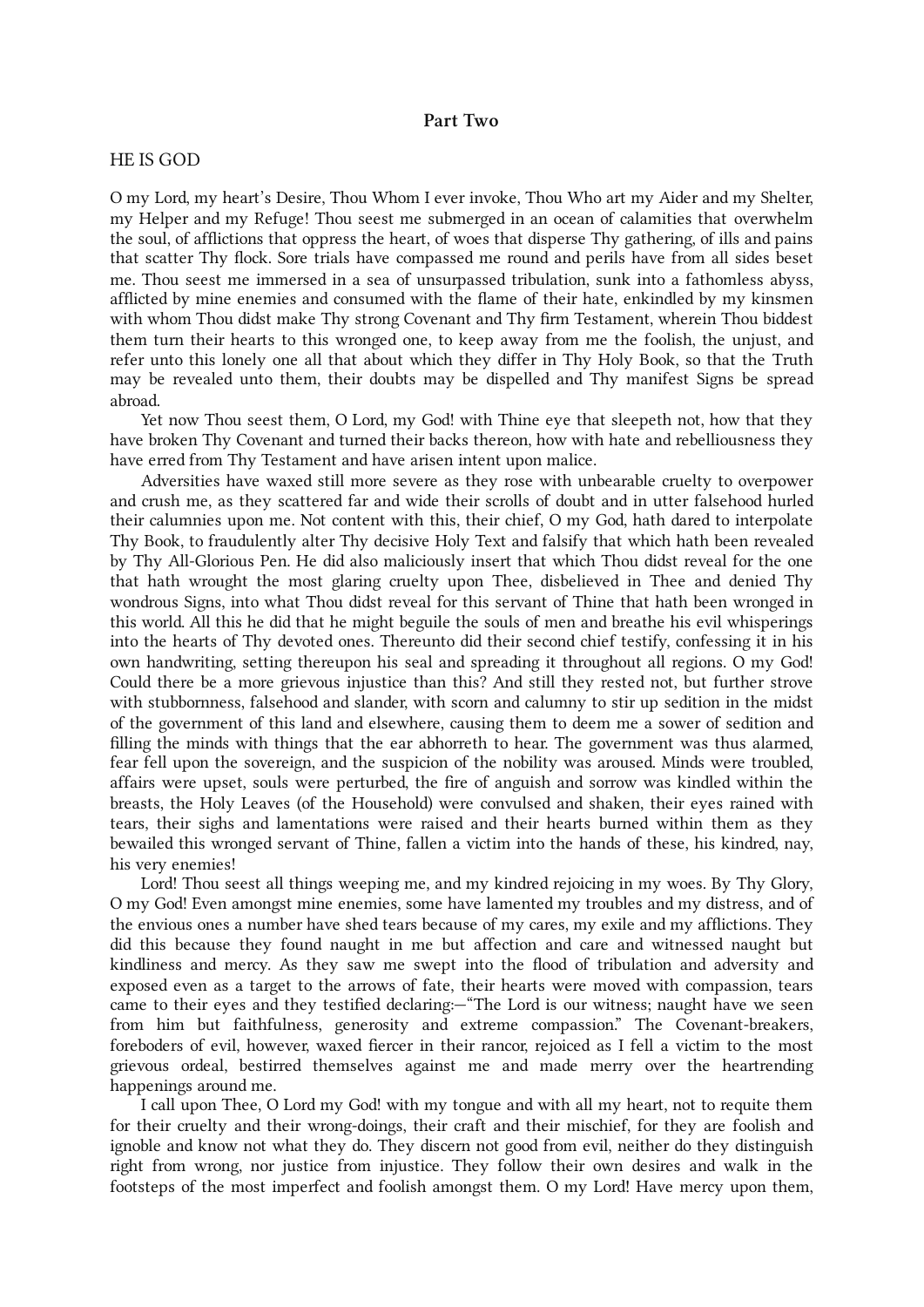shield them from all afflictions in these troubled times and grant that all trials and hardships may be the lot of this Thy servant that hath fallen into this darksome pit. Single me out for every woe and make me a sacrifice for all Thy loved ones. O Lord, Most High! May my soul, my life, my being, my spirit, my all be offered up for them. O God, my God! Lowly, suppliant and fallen upon my face, I beseech Thee with all the ardor of my invocation to pardon whosoever hath hurt me, forgive him that hath conspired against me and offended me, and wash away the misdeeds of them that have wrought injustice upon me. Vouchsafe unto them Thy goodly gifts, give them joy, relieve them from sorrow, grant them peace and prosperity, give them Thy bliss and pour upon them Thy bounty.

Thou art the Powerful, the Gracious, the Help in Peril, the Self-Subsisting!

O dearly beloved friends! I am now in very great danger and the hope of even an hour's life is lost to me. I am thus constrained to write these lines for the protection of the Cause of God, the preservation of His Law, the safeguarding of His Word and the safety of His Teachings. By the Ancient Beauty! This wronged one hath in no wise borne nor doth he bear a grudge against any one; towards none doth he entertain any ill-feeling and uttereth no word save for the good of the world. My supreme obligation, however, of necessity, prompteth me to guard and preserve the Cause of God. Thus, with the greatest regret, I counsel you saying: Guard ye the Cause of God, protect His law and have the utmost fear of discord. This is the foundation of the belief of the people of Bahá (may my life be offered up for them): "His Holiness, the Exalted One (the Báb), is the Manifestation of the Unity and Oneness of God and the Forerunner of the Ancient Beauty. His Holiness the Abhá Beauty (may my life be a sacrifice for His steadfast friends) is the Supreme Manifestation of God and the Dayspring of His Most Divine Essence. All others are servants unto Him and do His bidding." Unto the Most Holy Book every one must turn and all that is not expressly recorded therein must be referred to the Universal House of Justice. That which this body, whether unanimously or by a majority doth carry, that is verily the Truth and the Purpose of God Himself. Whoso doth deviate therefrom is verily of them that love discord, hath shown forth malice and turned away from the Lord of the Covenant. By this House is meant that Universal House of Justice which is to be elected from all countries, that is from those parts in the East and West where the loved ones are to be found, after the manner of the customary elections in Western countries such as those of England.

It is incumbent upon these members (of the Universal House of Justice) to gather in a certain place and deliberate upon all problems which have caused difference, questions that are obscure and matters that are not expressly recorded in the Book. Whatsoever they decide has the same effect as the Text itself. And inasmuch as this House of Justice hath power to enact laws that are not expressly recorded in the Book and bear upon daily transactions, so also it hath power to repeal the same. Thus for example, the House of Justice enacteth today a certain law and enforceth it, and a hundred years hence, circumstances having profoundly changed and the conditions having altered, another House of Justice will then have power, according to the exigencies of the time, to alter that law. This it can do because that law formeth no part of the Divine Explicit Text. The House of Justice is both the initiator and the abrogator of its own laws.

And now, one of the greatest and most fundamental principles of the Cause of God is to shun and avoid entirely the Covenant-breakers, for they will utterly destroy the Cause of God, exterminate His Law and render of no account all efforts exerted in the past. O friends! It behooveth you to call to mind with tenderness the trials of His Holiness, the Exalted One, and show your fidelity to the Ever-Blest Beauty. The utmost endeavor must be exerted lest all these woes, trials and afflictions, all this pure and sacred blood that hath been shed so profusely in the Path of God, may prove to be in vain. Ye know well what the hands of the Center of Sedition, Mírzá Muhammad 'Alí, and his associates have wrought. Among his doings, one of them is the corruption of the Sacred Text whereof ye are all aware, the Lord be praised, and know that it is evident, proven and confirmed by the testimony of his brother, Mírzá Badí'u'lláh, whose confession is written in his own handwriting, beareth his seal, is printed and spread abroad. This is but one of his misdeeds. Can a transgression be imagined more glaring than this, the interpolation of the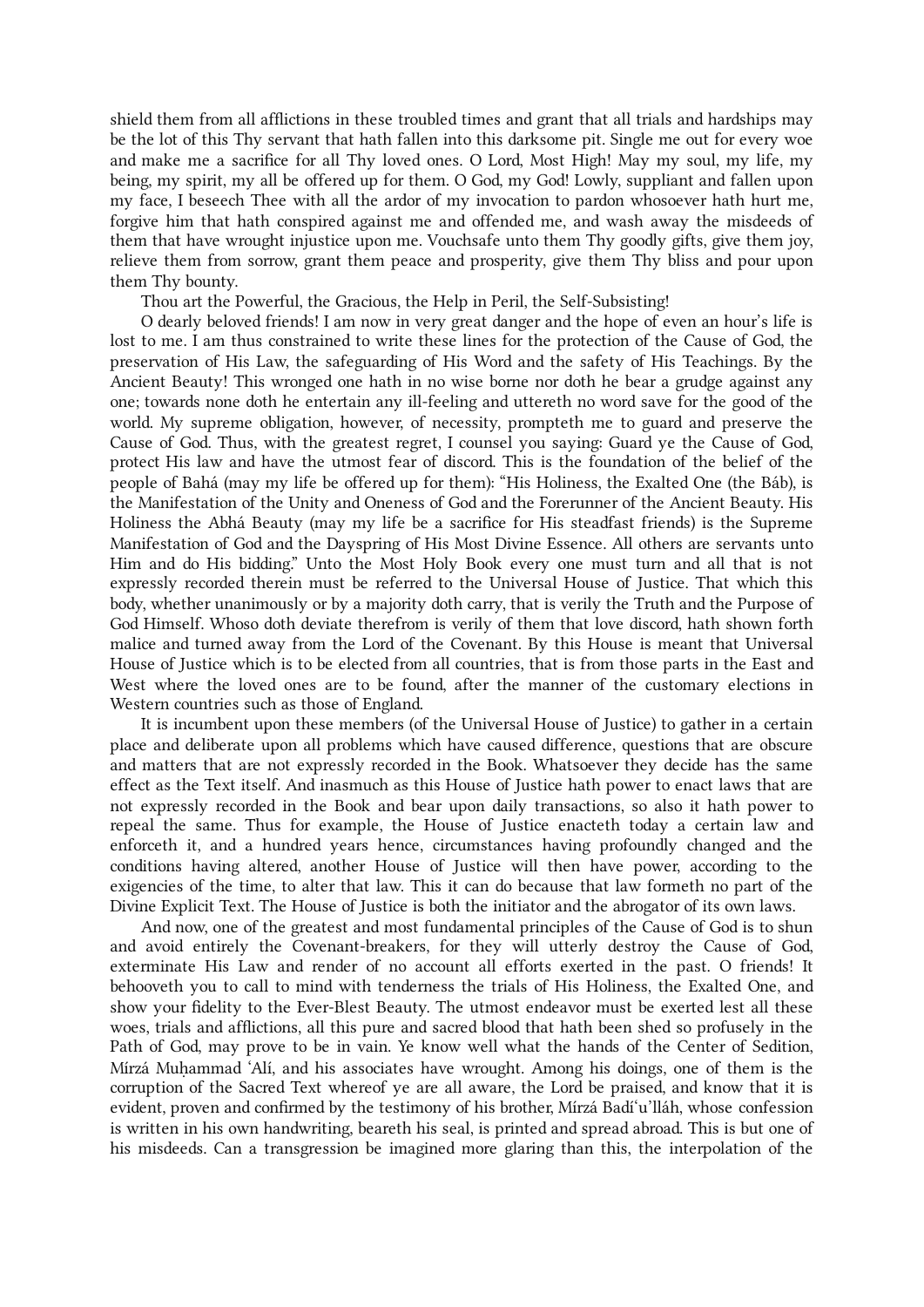Holy Text? Nay, by the righteousness of the Lord! His transgressions are writ and recorded in a leaflet by itself. Please God, ye will peruse it.

In short, according to the explicit Divine Text the least transgression shall make of this man a fallen creature, and what transgression is more grievous than attempting to destroy the Divine Edifice, breaking the Covenant, erring from the Testament, falsifying the Holy Text, sowing the seeds of doubt, calumniating 'Abdu'l-Bahá, advancing claims for which God hath sent down no warrant, kindling mischief and striving to shed the very blood of 'Abdu'l-Bahá, and many other things whereof ye are all aware! It is thus evident that should this man succeed in bringing disruption into the Cause of God, he will utterly destroy and exterminate it. Beware lest ye approach this man, for to approach him is worse than approaching fire!

Gracious God! After Mírzá Badí'u'lláh had declared in his own handwriting that this man (Muhammad 'Alí) had broken the Covenant and had proclaimed his falsification of the Holy Text, he realized that to return to the True Faith and pay allegiance to the Covenant and Testament would in no wise promote his selfish desires. He thus repented and regretted the thing he had done and attempted privily to gather in his printed confessions, plotted darkly with the Center of Sedition against me and informed him daily of all the happenings within my household. He has even taken a leading part in the mischievous deeds that have of late been committed. Praise be to God affairs recovered their former stability and the loved ones obtained partial peace. But ever since the day he entered again into our midst, he began afresh to sow the seeds of sore sedition. Some of his machinations and intrigues will be recorded in a separate leaflet.

My purpose is, however, to show that it is incumbent upon the friends that are fast and firm in the Covenant and Testament to be ever wakeful lest after this wronged one is gone this alert and active worker of mischief may cause disruption, privily sow the seeds of doubt and sedition and utterly root out the Cause of God. A thousand times shun his company. Take heed and be on your guard. Watch and examine; should anyone, openly or privily, have the least connection with him, cast him out from your midst, for he will surely cause disruption and mischief.

O ye beloved of the Lord! Strive with all your heart to shield the Cause of God from the onslaught of the insincere, for souls such as these cause the straight to become crooked and all benevolent efforts to produce contrary results.

O God, my God! I call Thee, Thy Prophets and Thy Messengers, Thy Saints and Thy Holy Ones, to witness that I have declared conclusively Thy Proofs unto Thy loved ones and set forth clearly all things unto them, that they may watch over Thy Faith, guard Thy Straight Path and protect Thy Resplendent Law. Thou art, verily, the All-Knowing, the All-Wise!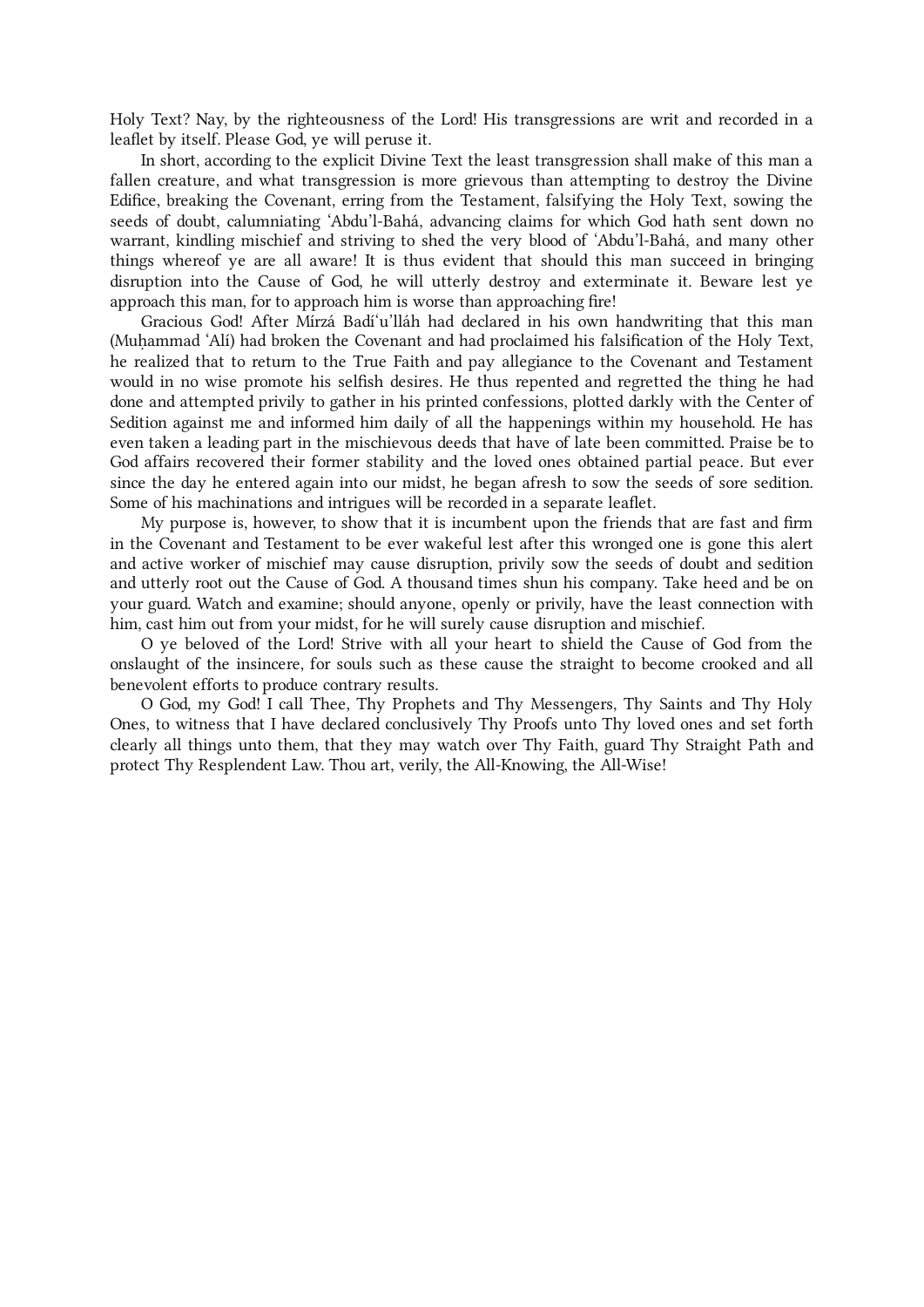## Part Three

## HE IS THE WITNESS, THE ALL-SUFFICING

O my God! my Beloved, my heart's Desire! Thou knowest, Thou seest that which hath befallen this servant of Thine, that hath humbled himself at Thy Door, and Thou knowest the sins committed against him by the people of malice, they that have broken Thy Covenant and turned their backs on Thy Testament. In the day-time they afflicted me with the arrows of hate and in the night-season they privily conspired to hurt me. At dawn they committed that which the Celestial Concourse did lament and at eventide they unsheathed against me the sword of tyranny and hurled in the presence of the ungodly their darts of calumny upon me. Notwithstanding their misdeeds, this lowly servant of Thine was patient and did endure every affliction and trial at their hands, though by Thy power and might he could have destroyed their words, quenched their fire and stayed the flame of their rebelliousness.

Thou seest, O my God! how my long-suffering, my forbearance and silence have increased their cruelty, their arrogance and their pride. By Thy Glory, O Beloved One! They have misbelieved in Thee and rebelled against Thee in such wise that they left me not a moment of rest and quiet, that I might arise as it is meet and seemly, to exalt Thy Word amidst mankind, and might serve at Thy Threshold of Holiness with a heart that overfloweth with the joy of the dwellers of the Abhá Kingdom.

Lord! My cup of woe runneth over, and from all sides blows are fiercely raging upon me. The darts of affliction have compassed me round and the arrows of distress have rained upon me. Thus tribulation overwhelmed me and my strength, because of the onslaught of the foemen, became weakness within me, while I stood alone and forsaken in the midst of my woes. Lord! Have mercy upon me, lift me up unto Thyself and make me to drink from the Chalice of Martyrdom, for the wide world with all its vastness can no longer contain me.

Thou art, verily, the Merciful, the Compassionate, the Gracious, the All-Bountiful!

O ye the true, the sincere, the faithful friends of this wronged one! Everyone knoweth and believeth what calamities and afflictions have befallen this wronged one, this prisoner, at the hands of those who have broken the Covenant at the time when, after the setting of the Day-Star of the world, his heart was consumed with the flame of his bereavement.

When, in all parts of the earth, the enemies of God profiting by the passing away of the Sun of Truth, suddenly and with all their might launched their attack; at such a time and in the midst of so great a calamity, the Covenant-breakers arose with the utmost cruelty, intent upon harm and the stirring up of the spirit of enmity. At every moment a misdeed they did commit and bestirred themselves to sow the seeds of grievous sedition, and to ruin the edifice of the Covenant. But this wronged one, this prisoner, did his utmost to hide and veil their doings, that haply they might regret and repent. His long-suffering and forbearance of these evil deeds, however, made the rebellious ones still more arrogant and daring; until, through leaflets written with their own hands, they sowed the seeds of doubt, printing these leaflets and scattering them broadcast throughout the world, believing that such foolish doings would bring to naught the Covenant and the Testament.

Thereupon the loved ones of the Lord arose, inspired with the greatest confidence and constancy and aided by the power of the Kingdom, by Divine Strength, by heavenly Grace, by the unfailing help and Celestial Bounty, they withstood the enemies of the Covenant in well-nigh three score and ten treatises and supported by conclusive proofs, unmistakable evidences and clear texts from the Holy Writ, they refuted their scrolls of doubt and mischief-kindling leaflets. The Center of Sedition was thus confounded in his craftiness, afflicted by the wrath of God, sunk into a degradation and infamy that shall be lasting until the Day of Doom. Base and wretched is the plight of the people of evil deeds, they that are in grievous loss!

And as they lost their cause, grew hopeless in their efforts against the loved ones of God, saw the Standard of His Testament waving throughout all regions and witnessed the power of the Covenant of the Merciful One, the flame of envy so blazed within them as to be beyond recounting. With the utmost vigor, exertion, rancor and enmity, they followed another path,